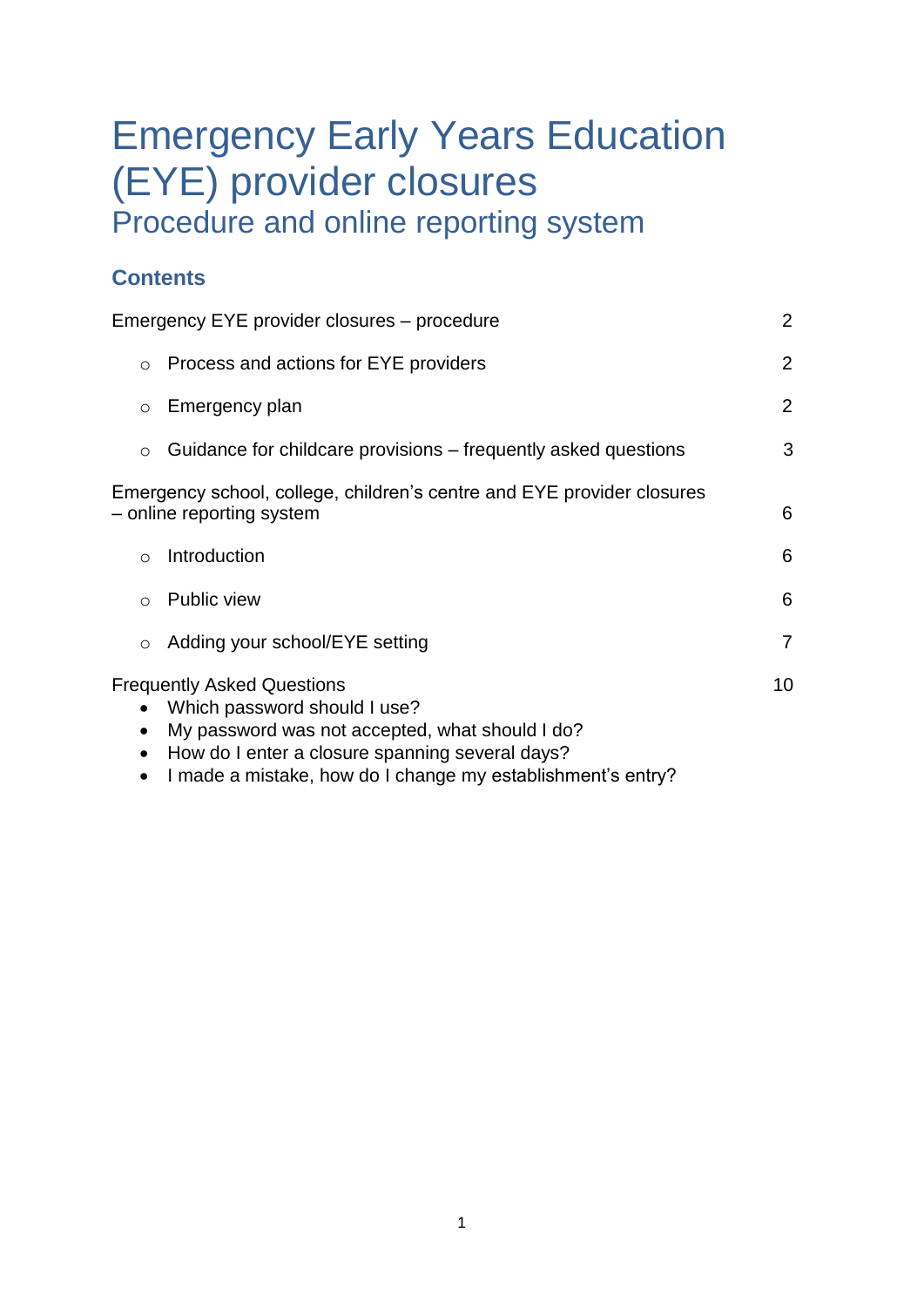# **1. Emergency EYE provider closures - procedure**

## **1.1 EYE providers should follow the process and actions below in the event of an emergency closure**

- In the event of an **emergency closure** being necessary **during the normal opening hours of the setting**, the first action of a provider must be to ensure the safety of all those on the site by enacting the EYE providers' evacuation procedures.
- For emergency closures both **during and outside of normal opening hours,**  the setting should alert as many parents/carers as possible to **prevent families arriving at the setting** or to ensure that they are quickly and safely removed from the premises.
- If families do arrive at the setting, they must be safely accommodated if they are unable to return home immediately, assuming the nature of the emergency makes this possible. Appropriate arrangements should be made for their return home.
- The provider should then report the emergency closure to Hampshire County Council and local radio stations by completing the online form (http://www.hants.gov.uk/schoolclosures). Completion of the form will:
	- o automatically update the list of school, college, children's centre and EYE
	- o provider closures on Hantsweb;
	- o notify your local radio stations of the closure; and
	- o notify relevant staff in Hampshire County Council of the closure (including your Childcare Development and Business Officer (CDBO)).

A new form needs to be completed for each day of the emergency closure. You are able to enter the details from 3pm on the working day prior to the closure.

**Please always use the online form to report a closure, unless you are unable to access the Internet**. For instructions, please refer to the system guidance notes on page 6.

If you have any difficulties reporting the closure online, please contact the IT Service Desk on 01962 847000 (7.30am to 5pm Monday to Friday)

- If you are unable to access the Internet, please telephone Services for Young Children on 01962 847070 to report your closure.
- It is also advisable to contact the following:
	- o any arranged transport/taxis;
	- o EYE provider meals service

## **1.2 Emergency plan**

- EYE providers are required to have an emergency plan in place to deal with incidents where the health and safety of children, families and staff is at risk.
- Such incidents include:
	- o adverse weather;
	- o fire;
	- o flood;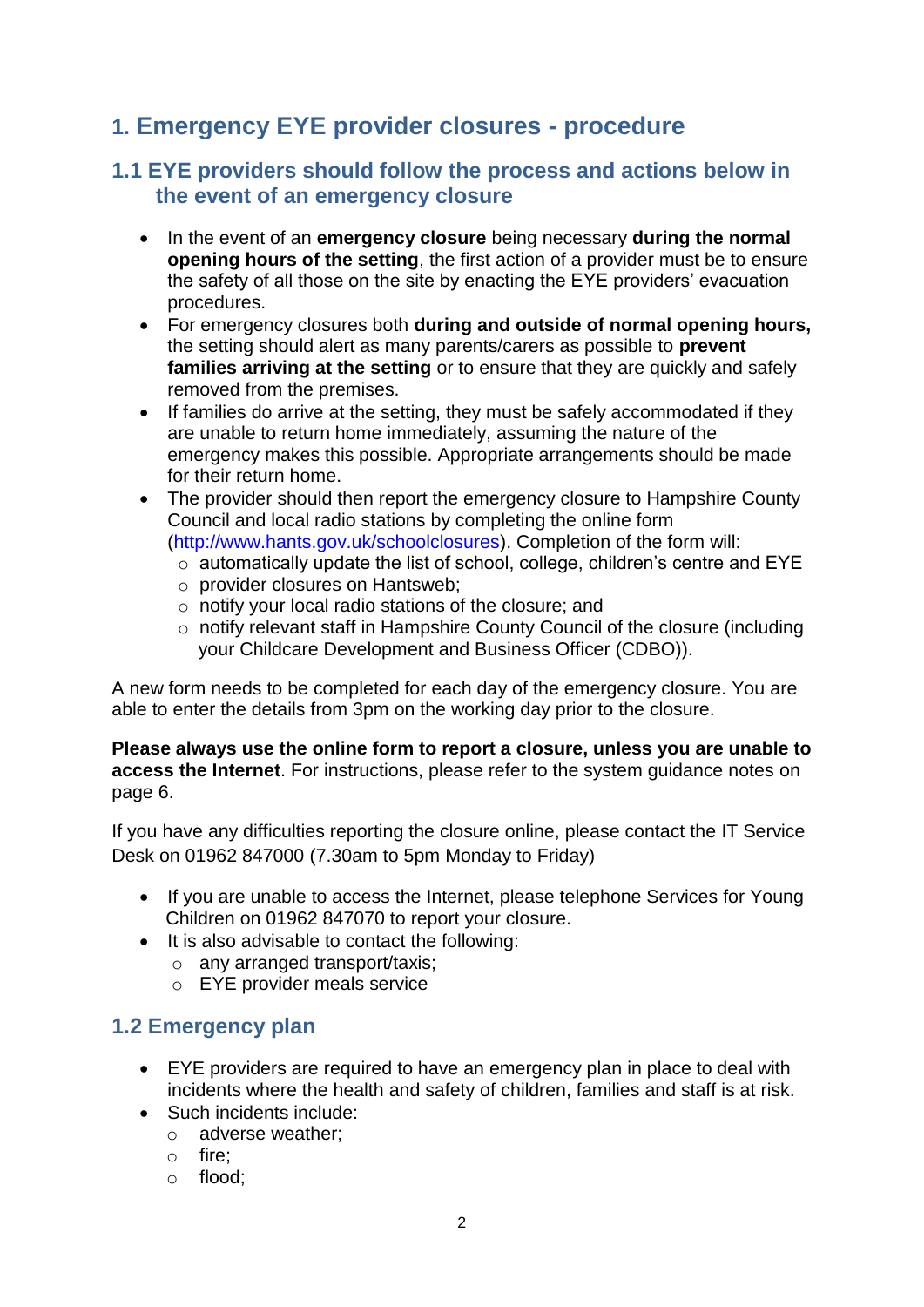- o terrorist alert;
- o gas leaks and failure of fundamental services, such as electricity, water and heating.
- An emergency is an unforeseen event, the effects of which could not reasonably have been anticipated.

If an unusual and specific event should occur this is not covered by these guidelines. EYE providers are advised to contact Services for Young Children on 01962 847070 and seek guidance, or alternatively contact their Childcare Development and Business Officer (CDBO) [https://www.hants.gov.uk/socialcareandhealth/childrenandfamilies/childcare/pr](https://www.hants.gov.uk/socialcareandhealth/childrenandfamilies/childcare/providers/sfyc-offices) [oviders/sfyc-offices](https://www.hants.gov.uk/socialcareandhealth/childrenandfamilies/childcare/providers/sfyc-offices)

**This procedure does not concern possible closures relating to building work, staff training or other, non-emergency, situations.**

 Hampshire County Council cannot support additional setting closures except in response to an emergency.

#### **1.3 Guidance for childcare provision – frequently asked questions**

 **If a setting has to close unexpectedly will the early years education grant have to be refunded?**

Not generally, but a setting must make every effort to re-open as soon as possible or put contingency plans in place. If it is an event that prevents the setting from opening on a temporary basis, for example, heavy snow or breakdown of heating, Services for Young Children would not seek a refund of the grant funding. However, settings should re-consider the five days they have nominated through the school year when they are proposing to be closed, or know they will not be claiming grant funding. The school year is 195 days long but the entitlement (and therefore grant funding) is only for 190 days (38 weeks). Ideally the setting will readjust their nominated days, to ensure all children can have their full entitlement.

Under the agreement between settings and Hampshire County Council, settings are required to inform Services for Young Children of closures. Please email [childcare@hants.gov.uk](mailto:childcare@hants.gov.uk) quoting the name of the setting, its address, Ofsted unique reference number (URN) and DfE EYE URN plus a brief description of the problem, how it is being overcome, how parents are being kept informed and the likely date of reopening. A copy to Ofsted at [enquiries@ofsted.gov.uk](mailto:enquiries@ofsted.gov.uk) will cover their requirements. If the closure is likely to be for more than a few days, for example, premises are unsafe, or if you need support you should also call your local Childcare Development and Business Officer (CDBO) or the Services for Young Children helpline on 01962 847070.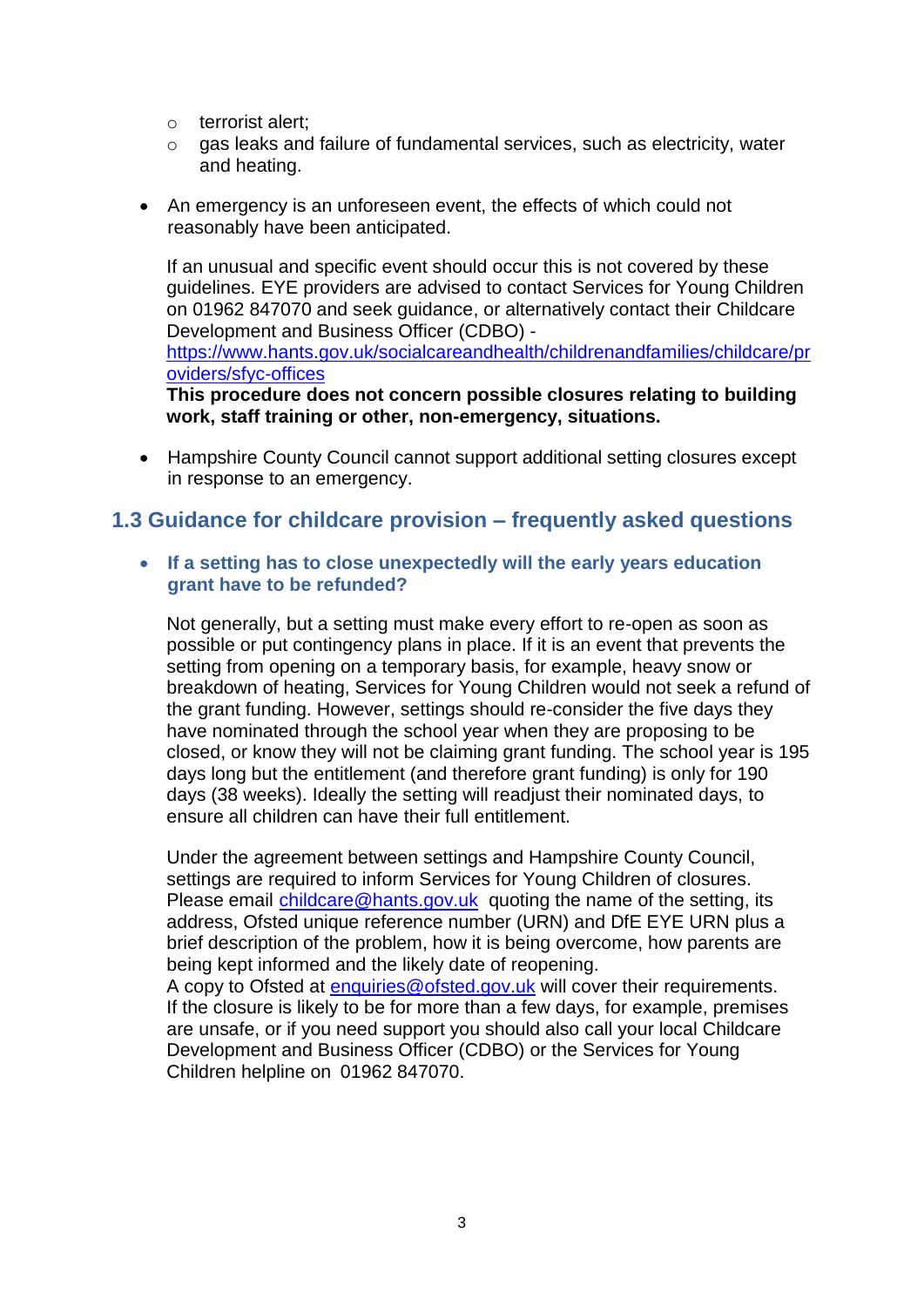#### **How should I keep parents informed?**

The key is to have planned the procedures in advance. Your setting should have a variety of communication routes that are known by everyone - staff and parents – that can be put in place quickly and reliably, and are regularly tested.

Communication routes might include, for example:

- o having block texting to the mobile phones of parents,
- $\circ$  sending block emails to parents,
- $\circ$  having a dedicated telephone number with the latest news on the answer machine,
- o putting updates on your website,
- $\circ$  having a news cascade so that key members of staff, management committee, or chains of parents have the contact details of a small number of others and have the responsibility to pass on information to them. If each has five onward contacts, it will take only four calls to reach 125 families and five calls to reach 625 families.

It is best not to rely on just one method but to have a combination, for example, not everyone has access to the Internet.

#### **What about using the local radio station?**

Direct communication from setting to parent is best as not everyone listens to the radio. However, this is a possibility, especially if you are linked to a children's centre that is also affected by the emergency closure.

#### **Refunding fees to parents?**

This is your business decision and one that should be covered in your published fee policy. Include this in the information you provide for parents and any contract they have signed with you. If a child is with you just for the early years education entitlement, then parents are not paying fees anyway and the funding doesn't belong to them.

For those parents paying fees, if your policy on refunds during emergency closures is not clear, then parents may well expect a reimbursement of some kind. You could, for example, carry forward a credit to the next week, month or term.

Whatever your policy, it needs to be clear and understood before the arrangements are used. Your fee policy and parent contracts must be regularly updated and your administration staff need to understand your policy in order to provide parents with consistent and accurate information.

#### **What about our expenses?**

Think about planning how to minimise these in an emergency situation. If the premises let you down, will the setting receive payment for costs incurred by the tenant; for example, staff wages and a commitment for the restoration to working order without delay? This should all be set out in the contract between the setting and the landlord, if not you should seek to re-negotiate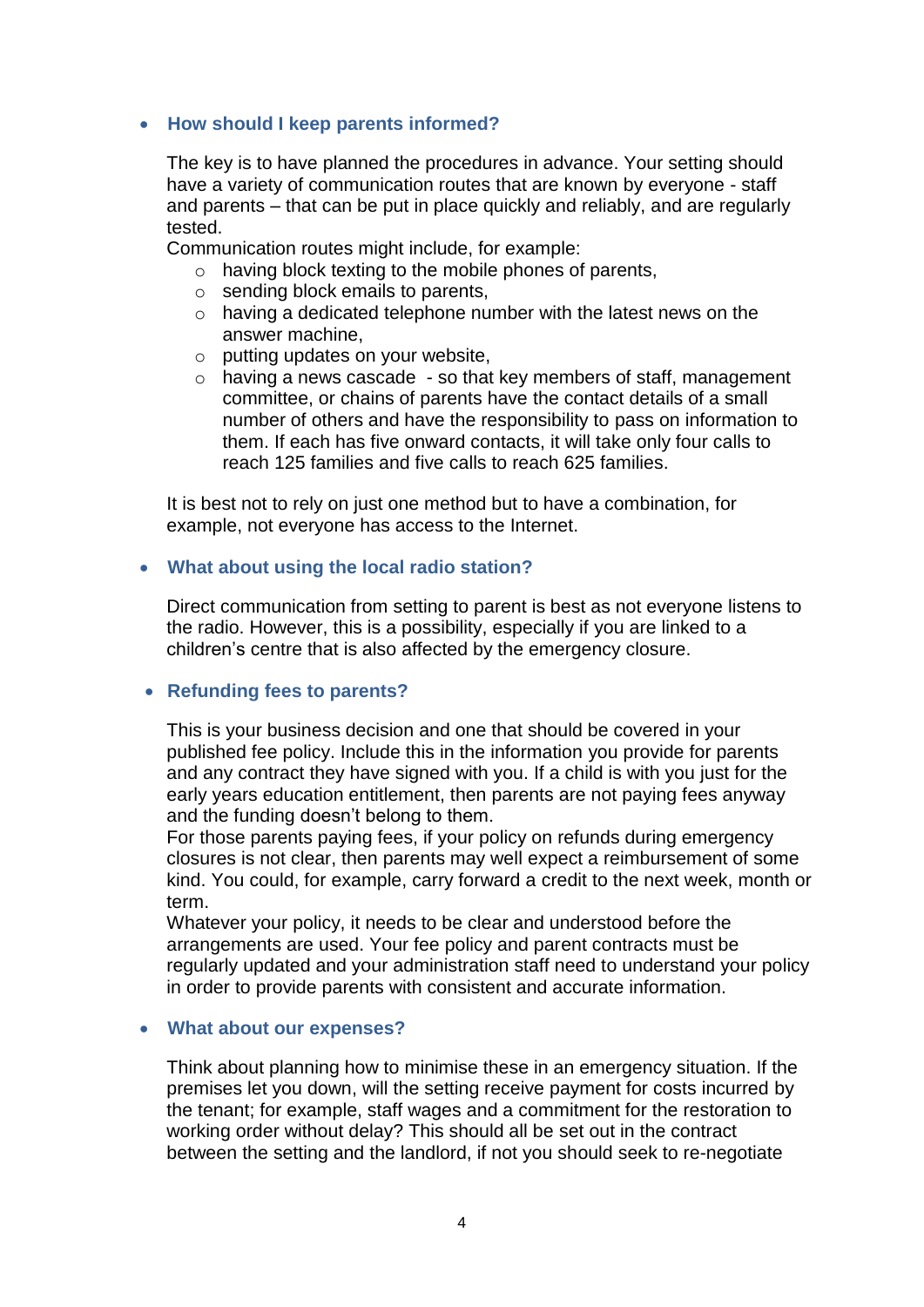the contract so that it is. It is common for the landlord to have insurance cover for these sorts of events.

The biggest potential cost you have is staff wages. You might like to review your staff contracts, for example, it may be that staff can be asked to have annual leave at very short notice up to a maximum of two days a year or to be able to annualise their hours over a year as part of flexible working. For some staff, this might help if there is a widespread local problem because they will have to deal with it too, for example, their children may have to stay home from school because of the weather or infectious disease.

The setting should also have contingency funds (or reserves) for maternity leave or staff redundancies. You could use this reserve as a short term solution and then revise your business plan so that the reserves are replenished.

Your local Services for Young Children Childcare Development and Business Officer (CDBO) can help with contingency planning.

Insurance is available - you will need to consider whether the premium is worth the risk and likely to cover the event.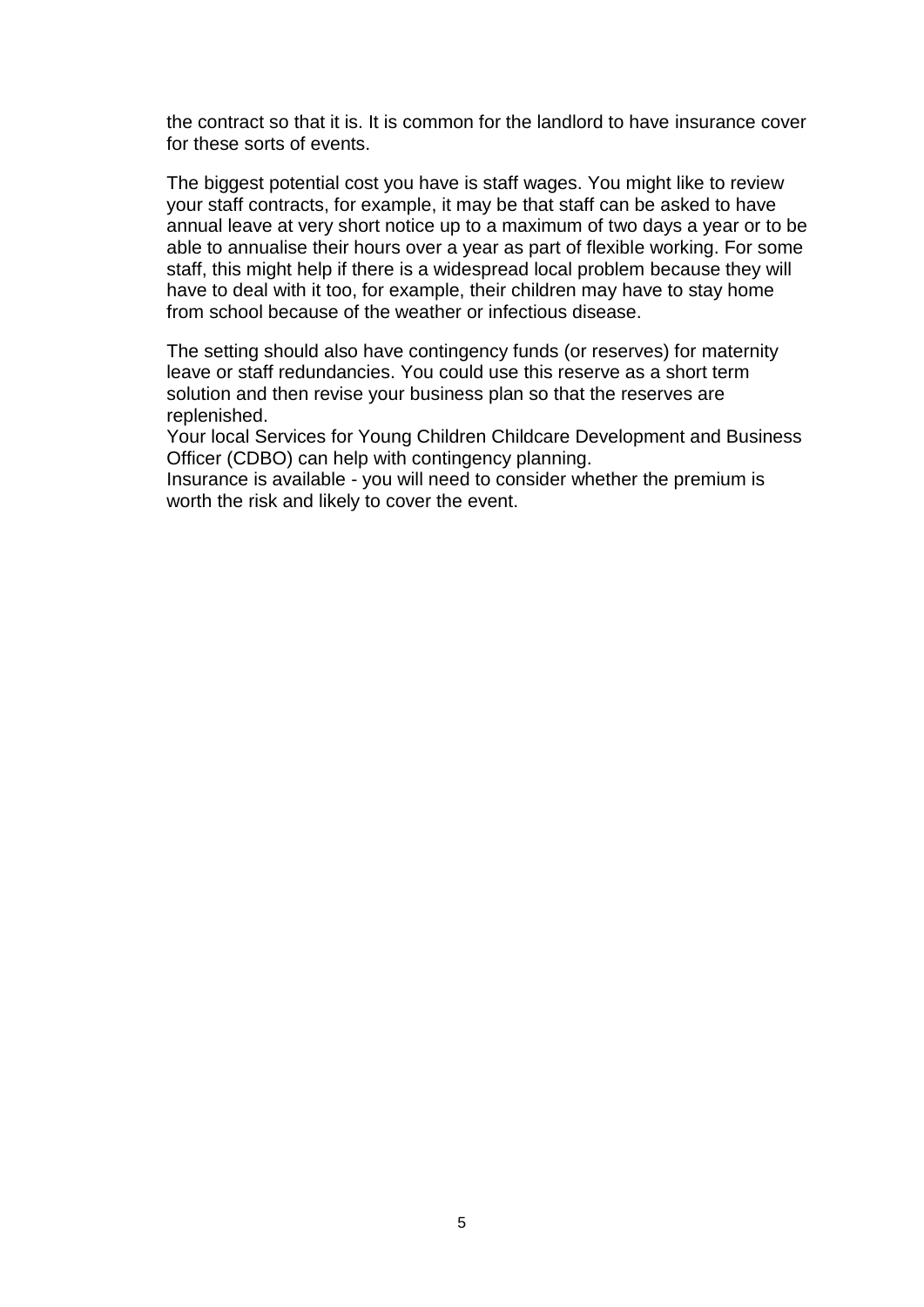# **2. Emergency school, college, children's centre and EYE provider closures – online reporting system**

#### **2.1 Introduction**

The emergency closures system enables schools, colleges, children's centres and EYE providers to quickly and easily inform Hampshire County Council, families and local radio stations of unforeseen, emergency closures on a day-by-day basis. The system replaces the previous process which required establishments to email or telephone Hampshire County Council and a number of local radio stations.

#### **2.2 Public view**

The public will access<http://www.hants.gov.uk/schoolclosures> and see the following page:

Emergency school closures, college, children's centres, and early years provider closures in Hampshire

 $\div$  Report a closure (schools, colleges, children's centres, and early years providers only) Emergency closures are displayed on this page as we are notified. Please visit the establishment website for the most up-to-date information. See also closures within Southampton, Portsmouth and the Isle of Wight The decision to close a school is for local management, based on conditions at the school and the health and safety of staff and pupils. If a school has to close, information will also be made available to parents/carers through the school's normal communications channels (including the school website) and radio stations. Please ensure that your child's school has your most up-to-date contact details Today (Thursday 15 March 2018) There is 1 school closed Establishments alphabetically By district

Show only: schools, colleges or children's centres · Today (Thursday 15 March 2018) Quick filter Last Establishment name Type Reason More information Information for parents updated Today (Thursday 15 March 2018) Warblington School Partial Water **15 Mar** Year 11 Drama students have their Please check the school Southleigh Road, failure GCSE Examination today which will website / school  $2018 \omega$ Havant, Hampshire, continue as normal. All staff will Facebook page for further 08:00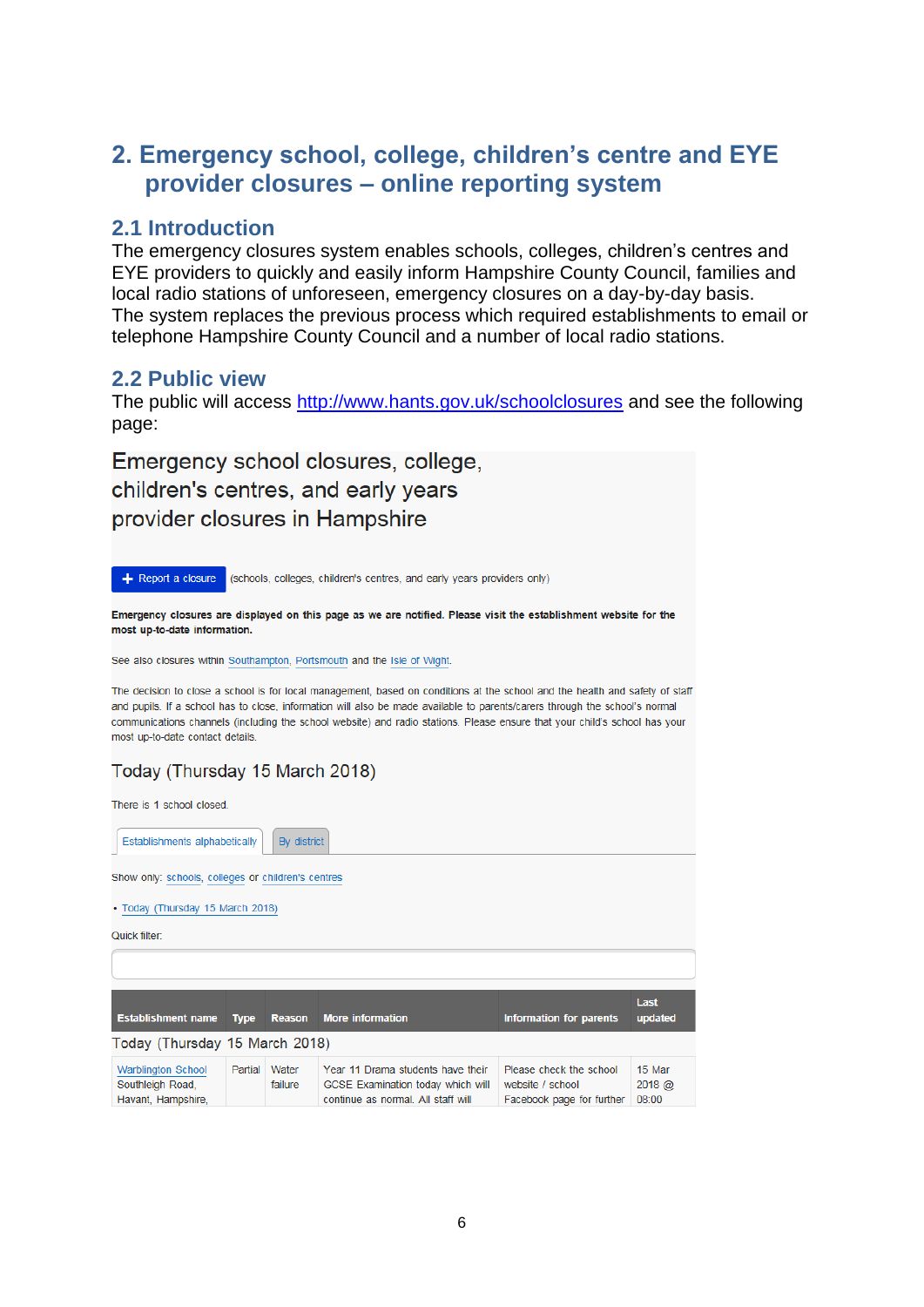# **2.3 Adding your school / college / children's centre/EYE setting**

To add your establishment to the list of closures for today use the 'Report a closure' button at the top of the Hantsweb page: <http://www.hants.gov.uk/education/schoolclosures>



You will be asked to log in using the 'Subscriber / Shared school account' tile.

| Log in - Internet Explorer                                                                                                                                                                                        |                                                            |                   |                               | E[X] |
|-------------------------------------------------------------------------------------------------------------------------------------------------------------------------------------------------------------------|------------------------------------------------------------|-------------------|-------------------------------|------|
| ▼ Ö https://www.hants.gov.uk/education/login/?gourl=https%3A%2F%2Fwww.hants.gov.uk% Q ▼   A                                                                                                                       | $+$<br>6 Log in                                            | $\times$          |                               | 价太符  |
| View Favorites Tools Help                                                                                                                                                                                         |                                                            |                   |                               |      |
| O Dashboard » Open Objects  [3] Family Information and Serv M Hampshire County C (@han  1] Hampshire County Cound    8] IBC gateway Hantsweb [3] Style guide [3] Printers   8] Hantsmet   8 Online booking report |                                                            |                   |                               |      |
| <b>Hantsweb</b>                                                                                                                                                                                                   |                                                            |                   |                               |      |
| Hantsweb                                                                                                                                                                                                          |                                                            |                   | 5 Hampshire<br>County Council |      |
| <b>Education login</b>                                                                                                                                                                                            |                                                            |                   |                               |      |
| Log in using:                                                                                                                                                                                                     |                                                            |                   |                               |      |
| <b>Education Account</b>                                                                                                                                                                                          | Subscriber / Shared school account                         |                   | Governor ID                   |      |
| For accounts administered using EAMW or SIMS                                                                                                                                                                      | For non-HCC subscribers and school-wide shared<br>accounts |                   | For Hampshire Governors       |      |
| Hantsweb                                                                                                                                                                                                          | Privacy                                                    | <b>Disclaimer</b> | $\circledcirc$                |      |



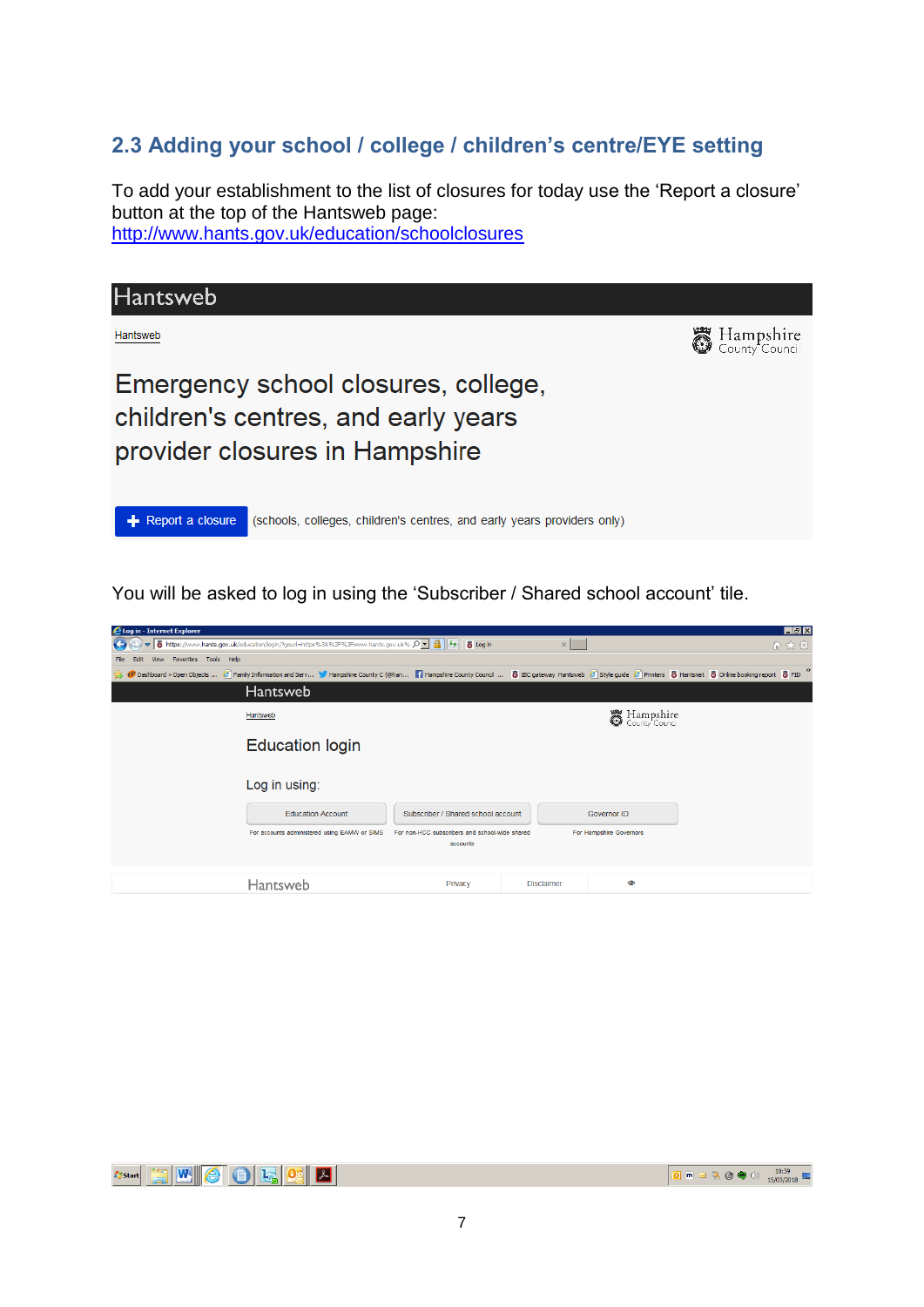You will then be presented with a simple form.

1. The first section identifies your establishment using your DfE number (EYE provider URN). Ignore the school drop down option. You will also need to provide your password which would have been given at the time of EYE approval. (see Frequently Asked Questions). Once you enter your DfE number (EYE provider URN) the 'Establishment details' section will automatically be filled in and you will be informed if you (or a nominated person) has already reported your establishment as closed.

| Log in - Internet Explorer                                                                                                                                                                                        |                                                                                                                                                                                   |                   |                                 | $-10$ $\times$ |  |  |  |  |
|-------------------------------------------------------------------------------------------------------------------------------------------------------------------------------------------------------------------|-----------------------------------------------------------------------------------------------------------------------------------------------------------------------------------|-------------------|---------------------------------|----------------|--|--|--|--|
| 6 https://www.hants.gov.uk/education/login/index.php?eddie8gourl=https://www.hants.gov. p   9 4 + 6 Login<br>$\bullet$                                                                                            |                                                                                                                                                                                   | $\times$          |                                 | 价太多            |  |  |  |  |
| View Favorites Tools Help<br>Edit                                                                                                                                                                                 |                                                                                                                                                                                   |                   |                                 |                |  |  |  |  |
| O Dashboard » Open Objects  [3] Family Information and Serv M Hampshire County C (@han   Hampshire County Council    8] IBC gateway Hantsweb [3] Style guide [3] Printers   8] Hantsmet   8 Online booking report |                                                                                                                                                                                   |                   |                                 |                |  |  |  |  |
| <b>Hantsweb</b>                                                                                                                                                                                                   |                                                                                                                                                                                   |                   |                                 |                |  |  |  |  |
| Hantsweb                                                                                                                                                                                                          |                                                                                                                                                                                   |                   | 5 Hampshire<br>© County Council |                |  |  |  |  |
| <b>Education login</b>                                                                                                                                                                                            |                                                                                                                                                                                   |                   |                                 |                |  |  |  |  |
| Choose a different login method                                                                                                                                                                                   |                                                                                                                                                                                   |                   |                                 |                |  |  |  |  |
| DfE number / User name                                                                                                                                                                                            | or choose school                                                                                                                                                                  |                   |                                 |                |  |  |  |  |
|                                                                                                                                                                                                                   | Choose a school                                                                                                                                                                   |                   | $\blacktriangleright$           |                |  |  |  |  |
| Password                                                                                                                                                                                                          |                                                                                                                                                                                   |                   |                                 |                |  |  |  |  |
|                                                                                                                                                                                                                   |                                                                                                                                                                                   |                   |                                 |                |  |  |  |  |
| Log in                                                                                                                                                                                                            |                                                                                                                                                                                   |                   |                                 |                |  |  |  |  |
| There are three levels of access for schools:                                                                                                                                                                     |                                                                                                                                                                                   |                   |                                 |                |  |  |  |  |
| 1. Headteacher (full access, including school performance data)                                                                                                                                                   |                                                                                                                                                                                   |                   |                                 |                |  |  |  |  |
|                                                                                                                                                                                                                   | 2. Admin Office (access to fill in school data returns, but no access to school performance data)<br>3. Other school staff (general access, including all subscription materials) |                   |                                 |                |  |  |  |  |
| Forgotten password                                                                                                                                                                                                |                                                                                                                                                                                   |                   |                                 |                |  |  |  |  |
|                                                                                                                                                                                                                   |                                                                                                                                                                                   |                   |                                 |                |  |  |  |  |
| • Hampshire County Council schools can request a password reminder                                                                                                                                                |                                                                                                                                                                                   |                   |                                 |                |  |  |  |  |
| - Hampshire colleges and Early Years Providers please contact the IT Services Helpdesk on 01962 847007.                                                                                                           |                                                                                                                                                                                   |                   |                                 |                |  |  |  |  |
| Hantsweb                                                                                                                                                                                                          | Privacy                                                                                                                                                                           | <b>Disclaimer</b> | $\circledcirc$                  |                |  |  |  |  |
|                                                                                                                                                                                                                   |                                                                                                                                                                                   |                   |                                 |                |  |  |  |  |



 $\boxed{\begin{array}{|c|c|c|c|c|}\hline \textbf{O} & \textbf{m} & \boxtimes & \textbf{\textcolor{blue}{\ddots}} \\ \hline \textbf{O} & \textbf{m} & \boxtimes & \textbf{\textcolor{blue}{\ddots}} \\ \hline \end{array}} \begin{array}{|c|c|c|c|}\hline \textbf{O} & \textbf{O} & \textbf{\textcolor{blue}{\ddots}} & \textbf{\textcolor{blue}{\ddots}} \\ \hline \textbf{15/03/2018} & \textbf{\textcolor{blue}{\ddots}} & \textbf{\textcolor{blue}{\ddots}} \\ \hline \end{array}}$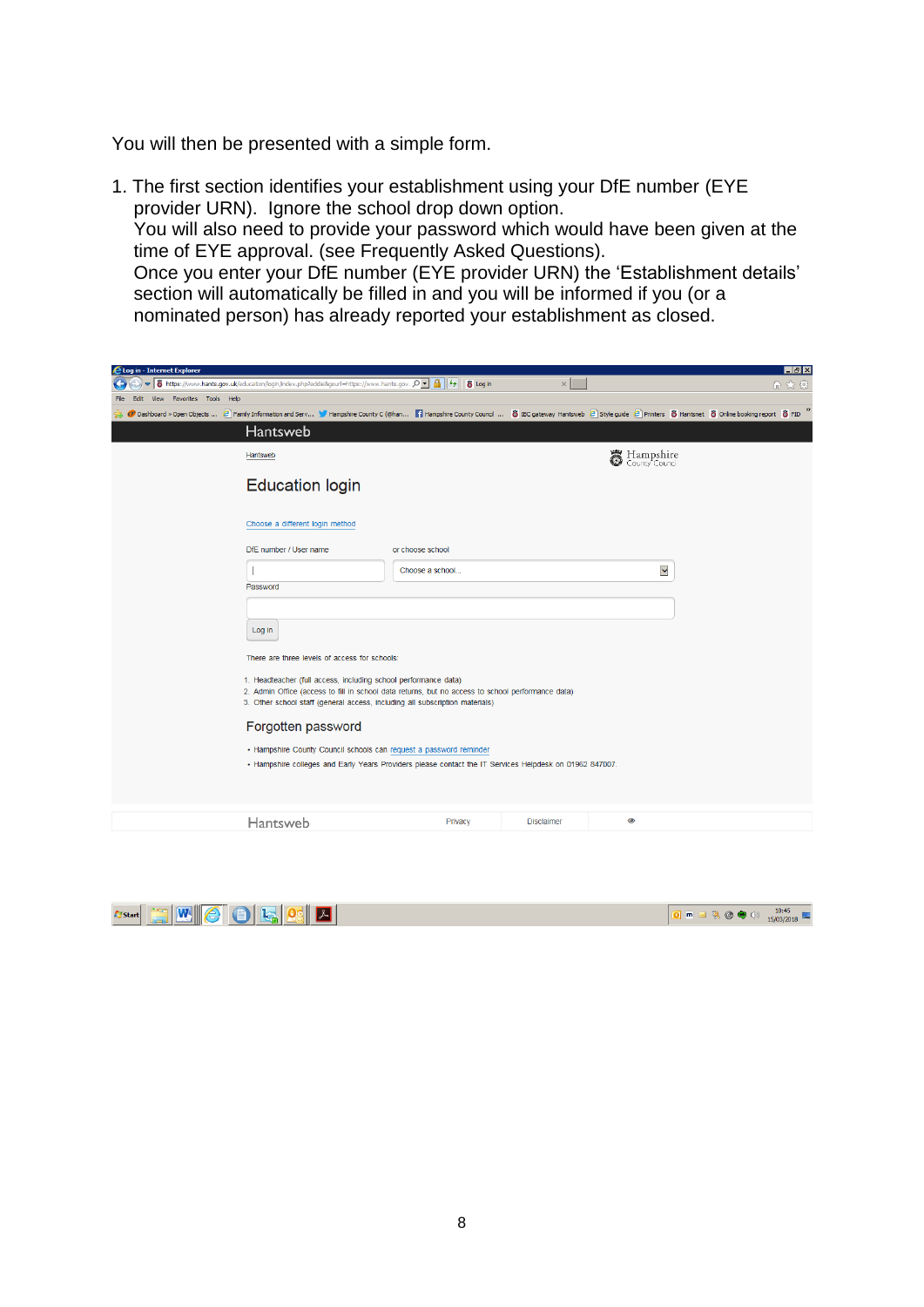2. The second section collects details about you that will only be used if we need to contact you about your closure. These will not be displayed on Hantsweb and will only be held in the system for the period of closure.



3. In the final section, please provide details of why your establishment is closed, as well as any special instructions for students or parents.

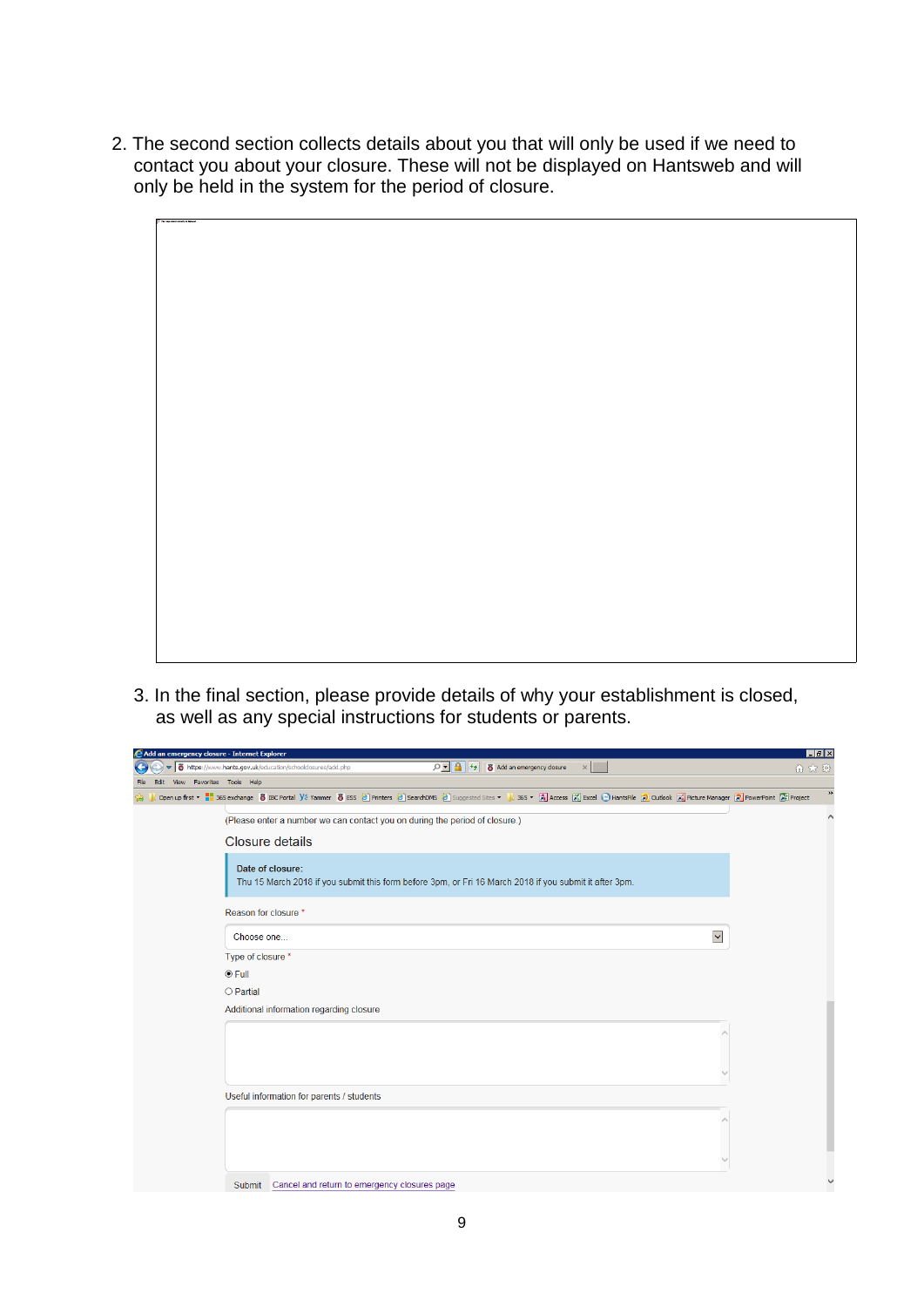#### **Important**

- If you submit the form before 3pm on a weekday your closure will be recorded against today's date.
- If you submit your form after 3pm on a weekday your closure will be recorded against the next weekday.
- If you submit the form at the weekend, at any time of day, your closure will be recorded against the following Monday.

When you click the 'Submit' button your form will be checked and you will be told if you have forgotten to fill in anything important.

If everything is OK the following things will happen automatically:

- 1. your closure detail will be added to the public page on the website
- 2. you will receive an email confirmation that we have received your closure details
- 3. an email will be sent to the radio stations that cover your area asking them to inform families about the closure of your establishment
- 4. an email will be sent to relevant officers within the County Council.

Once the number of establishments closed across the county exceeds 20 in any one day, radio stations will receive a final email advising them to check the website for further closures. This will prevent their email inboxes being flooded with automatic emails in the case of heavy snow etc.

Your closure details will automatically be deleted at the end of the day. You will need to complete a new form for each day of an emergency closure.

# **Frequently Asked Questions**

## *Which password should I use?*

- **Schools:** Use the same password that you use to access School Communications.
- **EYE providers:** Use the password that you were given especially for this closures system when becoming EYE approved.

#### *My password was not accepted, what should I do?*

Check that you are using the right password:

- **Schools:** If you have forgotten your password and you are the admin officer or headteacher, you can have a reminder sent to your school email address by using the form at <http://www.education.hants.gov.uk/forgottenpassword.php>
- **EYE providers:** If you have forgotten your password we will need to verify your identity before revealing it to you, which may take time and delay your closure from being published in time. To request a new password, the EYE daycare manager/pre-school supervisor must telephone the Hampshire County Council IT Service Desk on 01962 847007.